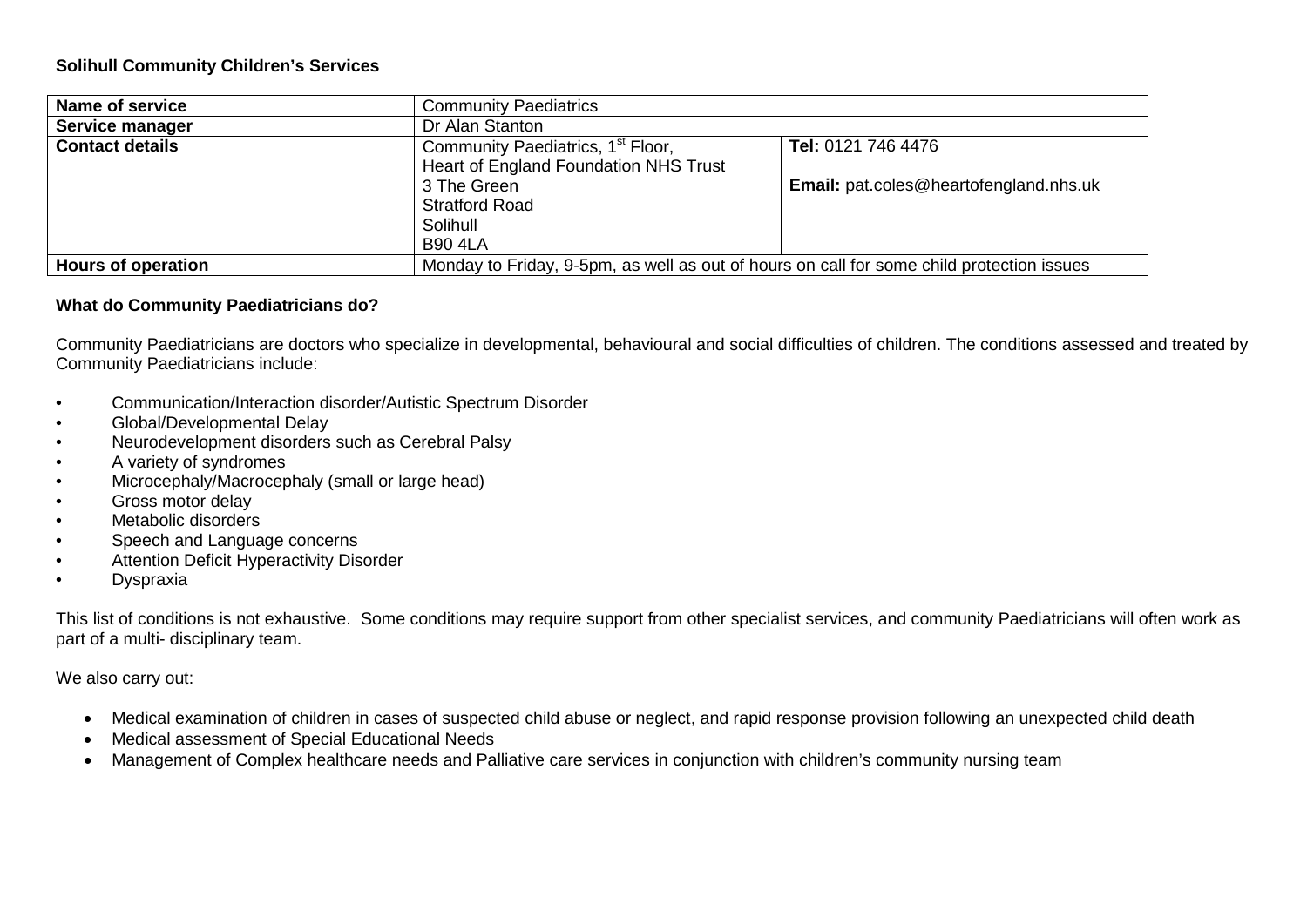We provide medical oversight of:

- Other vulnerable children including children in need, looked after children, trafficked, refugee and asylum seeking children.
- Behavioural paediatrics, including impaired continence
- Audiology
- Children with longstanding illness, including those with complex health needs
- Visual Impairment/Hearing Impairment/Multi-Sensory Impairment
- Children identified through the Healthy Child Programme as needing specialist skills, advice and treatment.
- Immunisation advice

## **Please note we do not provide an emergency service for children with acute illnesses.**

| Can your child receive support from the<br>service?                  | We accept referrals of children from birth to 17th Birthday for most services, (extended to 19th<br>Birthday for those with Special Educational Needs) registered with a Solihull GP or in a<br>Solihull School as a criterion for most services, or Solihull resident for Looked after child or<br>safeguarding services.                                                                                                                                                                                                                                                                                                     |
|----------------------------------------------------------------------|--------------------------------------------------------------------------------------------------------------------------------------------------------------------------------------------------------------------------------------------------------------------------------------------------------------------------------------------------------------------------------------------------------------------------------------------------------------------------------------------------------------------------------------------------------------------------------------------------------------------------------|
| How is a child referred?                                             | Referrals can be made to the Community Paediatrics service by GP's, Health Visitors, School<br>Nurses and in some circumstances school staff or social workers                                                                                                                                                                                                                                                                                                                                                                                                                                                                 |
| Time and location of appointments                                    | Most services are available within "office Hours" (Monday to Friday 9 -5) but urgent abuse or<br>child death responses may be performed outside of those times. We work in the following<br>settings:<br>Developmental clinics in community health care settings<br>General paediatric clinics in hospital and community, including behavioural paediatrics<br>Input into meadow centre as appropriate, participating in multi-disciplinary<br>assessments of needs of disabled children by consultants and associate specialist,<br>including assessment of possible autistic spectrum disorder<br>Home visits when necessary |
| How to complain about anything related to the<br>service you receive | The Community Paediatric Service welcomes feedback about your views and experience of<br>the service. Any concerns should be raised directly with the service manager. Parents/carers<br>are invited to provide additional feedback using the Satisfaction Survey which is sent out to all<br>parents. Heart of England NHS Foundation Trust has a formal complaints procedure -<br>information about this can be found here                                                                                                                                                                                                   |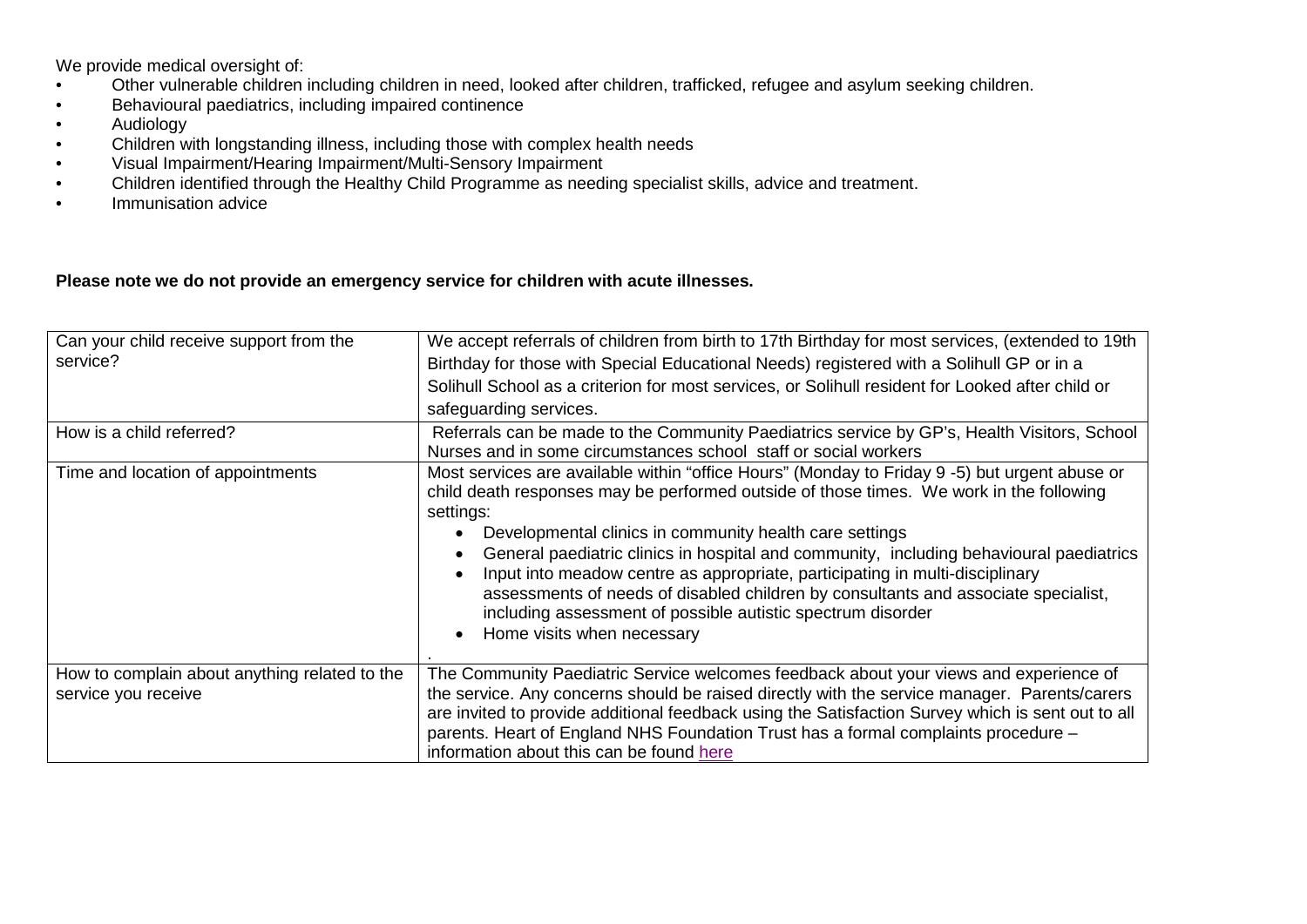|                                                                                          | <b>Universal</b>                                             | <b>Targeted</b>                                         | <b>Specialist</b>                                         |
|------------------------------------------------------------------------------------------|--------------------------------------------------------------|---------------------------------------------------------|-----------------------------------------------------------|
|                                                                                          | This is the support from the<br>service that is available to | This is the support that is                             | This means the specialist                                 |
|                                                                                          | <b>ALL children in Solihull</b>                              | provided by Community<br>Paediatrics for individuals or | assessment and advice<br>offered to children referred to  |
|                                                                                          |                                                              | small groups                                            | the service.                                              |
| Learning/curriculum support                                                              |                                                              |                                                         | Community paediatricians will                             |
| This is the support from the service available                                           |                                                              |                                                         | liaise as appropriate with                                |
| for teachers and other staff members to adapt                                            |                                                              |                                                         | schools in respect of health,                             |
| the curriculum and environment to make sure                                              |                                                              |                                                         | development or behavioural                                |
| your child makes the best possible progress in                                           |                                                              |                                                         | needs which may impact                                    |
| school                                                                                   |                                                              |                                                         | upon access to the                                        |
|                                                                                          |                                                              |                                                         | curriculum. This includes,                                |
|                                                                                          |                                                              |                                                         | but is not limited to,                                    |
|                                                                                          |                                                              |                                                         | contribution to formal                                    |
|                                                                                          |                                                              |                                                         | assessment for EHC plans,<br>and is subject to consent to |
|                                                                                          |                                                              |                                                         | share information from the                                |
|                                                                                          |                                                              |                                                         | parent / carer and where                                  |
|                                                                                          |                                                              |                                                         | appropriate young person.                                 |
| Physical and emotional well-being                                                        |                                                              | Targeted immunisation                                   | Our service aims to help                                  |
|                                                                                          |                                                              | advice to those with                                    | every child reach their full                              |
|                                                                                          |                                                              | problematic histories, working                          | potential in terms of health                              |
|                                                                                          |                                                              | in conjunction with primary                             | and wellbeing.                                            |
|                                                                                          |                                                              | care and school nursing                                 |                                                           |
|                                                                                          |                                                              | service                                                 |                                                           |
| <b>Access and inclusion resources</b>                                                    |                                                              |                                                         | Community Paediatricians do                               |
| These are the practical materials and other<br>resources needed to support your child in |                                                              |                                                         | not themselves provide<br>equipment or practical          |
| school e.g. equipment                                                                    |                                                              |                                                         | resources, but work together                              |
|                                                                                          |                                                              |                                                         | with colleagues in allied                                 |
|                                                                                          |                                                              |                                                         | professions such as                                       |
|                                                                                          |                                                              |                                                         | occupational therapy and                                  |
|                                                                                          |                                                              |                                                         | physiotherapy to ensure such                              |
|                                                                                          |                                                              |                                                         | needs are met                                             |
| <b>School-based training</b>                                                             |                                                              |                                                         | <b>Community Paediatricians</b>                           |
| This is the training support available for school                                        |                                                              |                                                         | provide training for school                               |
| staff and others involved in supporting your                                             |                                                              |                                                         | staff and others in                                       |
| child                                                                                    |                                                              |                                                         | safeguarding children, under                              |
|                                                                                          |                                                              |                                                         | the auspices of Solihull Local                            |
|                                                                                          |                                                              |                                                         | Safeguarding Children Board                               |